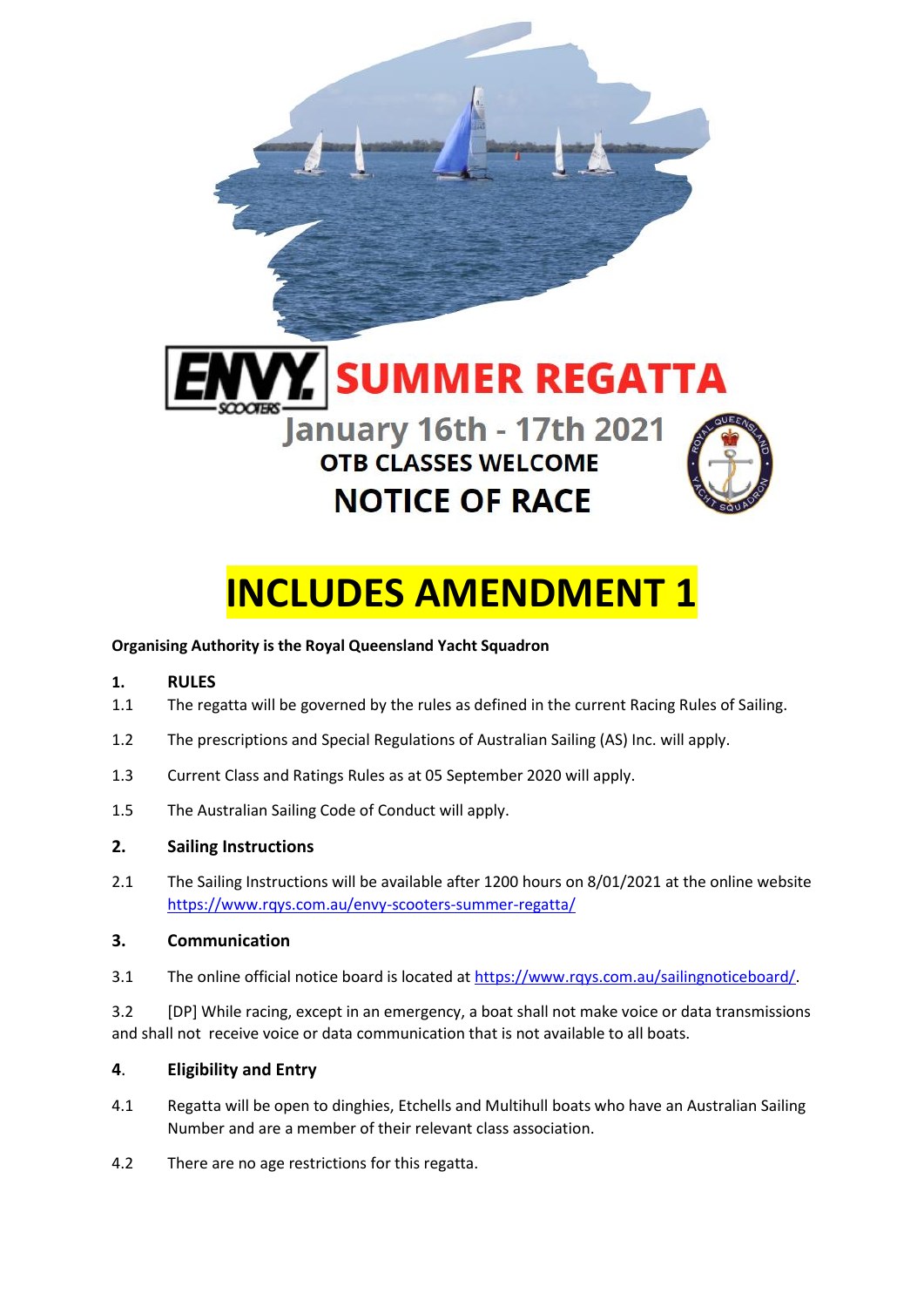#### 4.3 Eligible boats may enter by completing an online entry <https://app.sailsys.com.au/club/25/entry?tab=entry> by Friday 15 January 2021.

#### **5. Fees**

| Standard Fee (includes regatta T-Shirt            | l <del>\$220 <mark>(</mark>ADD) \$120</del> |
|---------------------------------------------------|---------------------------------------------|
| $\int$ (Available until 14 <sup>th</sup> January) |                                             |

#### **6. Advertising**

Boats may be required to display advertising chosen and supplied by the organizing authority.

#### **7. Schedule**

#### 7.1

| Date                                   | Event                             | First Warning Signal or Time |
|----------------------------------------|-----------------------------------|------------------------------|
| Thursday 14 <sup>th</sup> January 2021 | <b>Registration (Next to RQYS</b> | 8:00am - 4:00pm              |
|                                        | Sailing Gym)                      |                              |
| Friday 15 <sup>th</sup> January 2021   | <b>Northern Course Briefing</b>   | <del>9:30am</del>            |
|                                        | Southern Course Briefing          | 10:30am                      |
|                                        | Northern First Warning Signal     | 11:00am                      |
|                                        | Southern First Warning Signal     | 12:00am                      |
|                                        | (ADD) Registration (Next to       | $(ADD)$ 2:00pm – 4:00pm      |
|                                        | <b>RQYS Sailing Gym</b>           |                              |
| Saturday 16 <sup>th</sup> January 2021 | (ADD) Registration Next to        | (ADD) 8:00am-9:00am          |
|                                        | <b>RQYS Sailing Gym</b>           |                              |
|                                        | (ADD) Northern Course             | (ADD) 9:00am                 |
|                                        | <b>Briefing</b>                   |                              |
|                                        | (ADD) Southern Course             | (ADD) 9:30am                 |
|                                        | <b>Briefing</b>                   |                              |
|                                        | Northern First Warning Signal     | 11:00am                      |
|                                        | Southern First Warning Signal     | 12:00pm (ADD) 11:30am        |
| Sunday 17 <sup>th</sup> January 2021   | Northern First Warning Signal     | 11:00am                      |
|                                        | Southern First Warning Signal     | 12:00pm (ADD) 11:30am        |
|                                        | <b>Regatta Presentation</b>       | <b>After Racing</b>          |

- 7.2 There will be a maximum of 8 races (ADD) 6 races with no more than 3 races per day.
- 7.3 On the last scheduled day of racing no warning signal will be made after 1500 hours.

#### **8. Measurements**

- 8.1 Each boat shall hold a valid measurement certificate as per their class rules.
- 8.2 [DP] Spot inspections will be undertaken at the discretion of the Organising Authority's nominated measurer.

#### **9. Venue**

9.1 The Venue will be the Royal Queensland Yacht Squadron in Moreton Bay.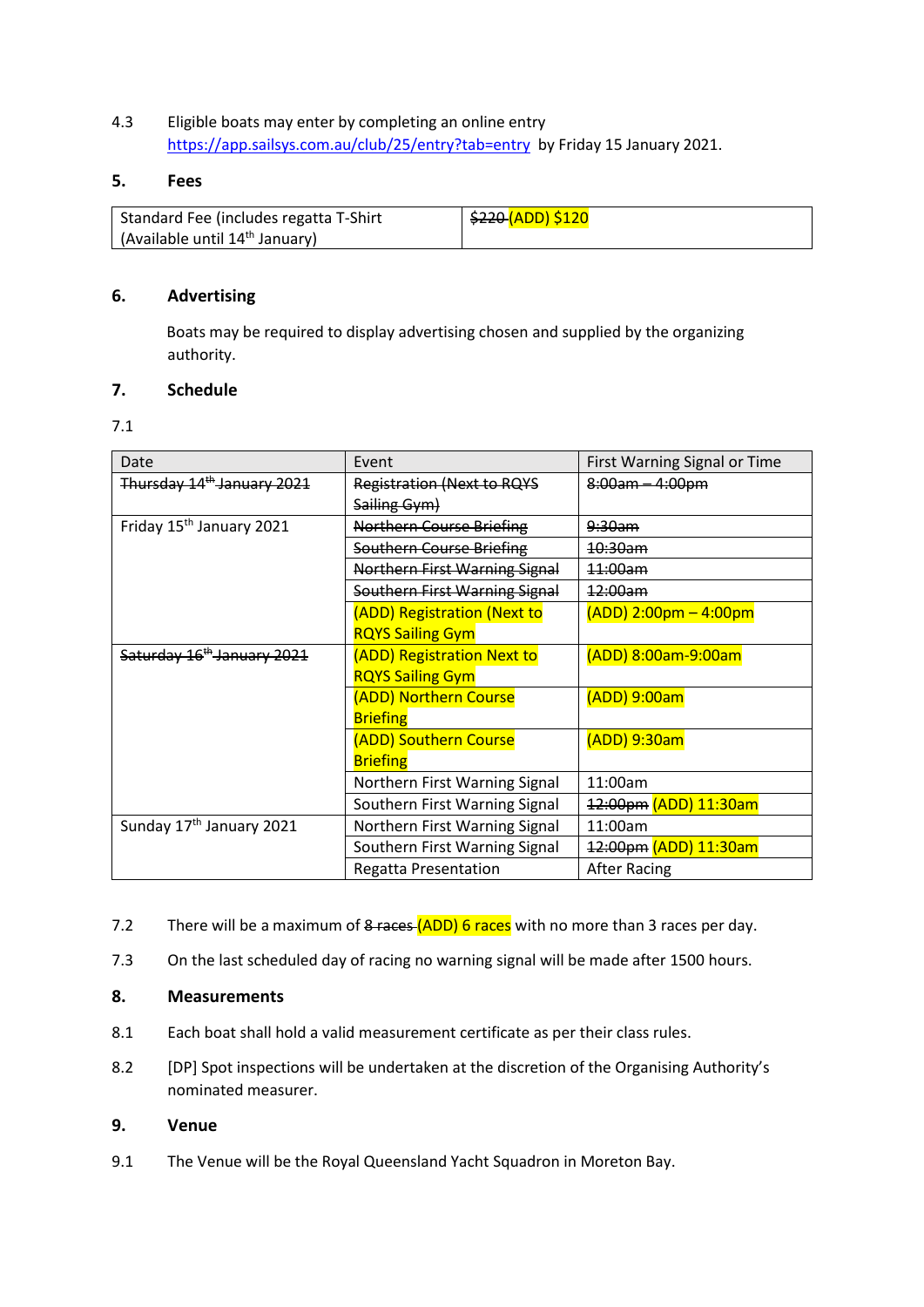- 9.2 Attachment 1 shows the location of the regatta harbour
- 9.3 Attachment 2 shows the location of the racing areas.

#### **10. The Courses**

10.1 The courses to be sailed will be detailed in the Sailing Instructions.

#### **11. Penalty System**

11.1 For the following classes, 49er, 49erFX, 29er, Nacra 15 and 17, RRS 44.1 is changed so that the Two-Turns Penalty is replaced by the One-Turn Penalty.

#### **12. Scoring**

- 12.1 Three (3) races are required to be completed to constitute a series.
- 12.2 When fewer than four  $(4)$   $(ADD)$   $(3)$  three races have been completed, a boat's series score will be the total of her race scores
- 12.3 When from five  $(5)$  (ADD) four (4) to eight  $(8)$  (ADD) (six) (6) races have been completed, a boat's series score will be the total of her race scores excluding her worst score.

#### **13. Haul Out**

- 13.1 All boats are permitted to haul out daily excluding VX Ones and Etchells which must not be hauled out for the duration of the regatta without written permission from the Race Committee.
- 13.2 VX Ones will be permitted to berth (and raft up) in the docks located to the East of the main ramp and overflow onto the Docks  $1 - 4$  of the VIP docks to the West of the Fuel Dock, overnight on the nights of  $15, 16$  and 17 January 2021.
- 13.3 Etchells will be permitted to berth (and raft up) in the holding pen near the crane.

#### **14 Diving Equipment & Plastic Pools**

14.1 VX Ones or Etchells shall not be cleaned below the waterline by any means between the time they are launched and the end of the event.

#### **15. Risk Statement**

- 15.1 RRS 3 states: 'The responsibility for a boat's decision to participate in a race or to continue to race is hers alone.' By participating in this event each competitor agrees and acknowledges that sailing is an activity with inherent risks.
- 15.2 Competitors participate in the regatta entirely at their own risk. The organizing authority will not accept any liability for material damage or personal injury, or death sustained in conjunction with or prior to, during, or after the regatta.

#### **16. Insurance**

- 16.1 Each participating boat shall be insured with valid third-party liability insurance with a minimum cover of AUD\$10,000,000 per incident or the equivalent
- **17. Prizes**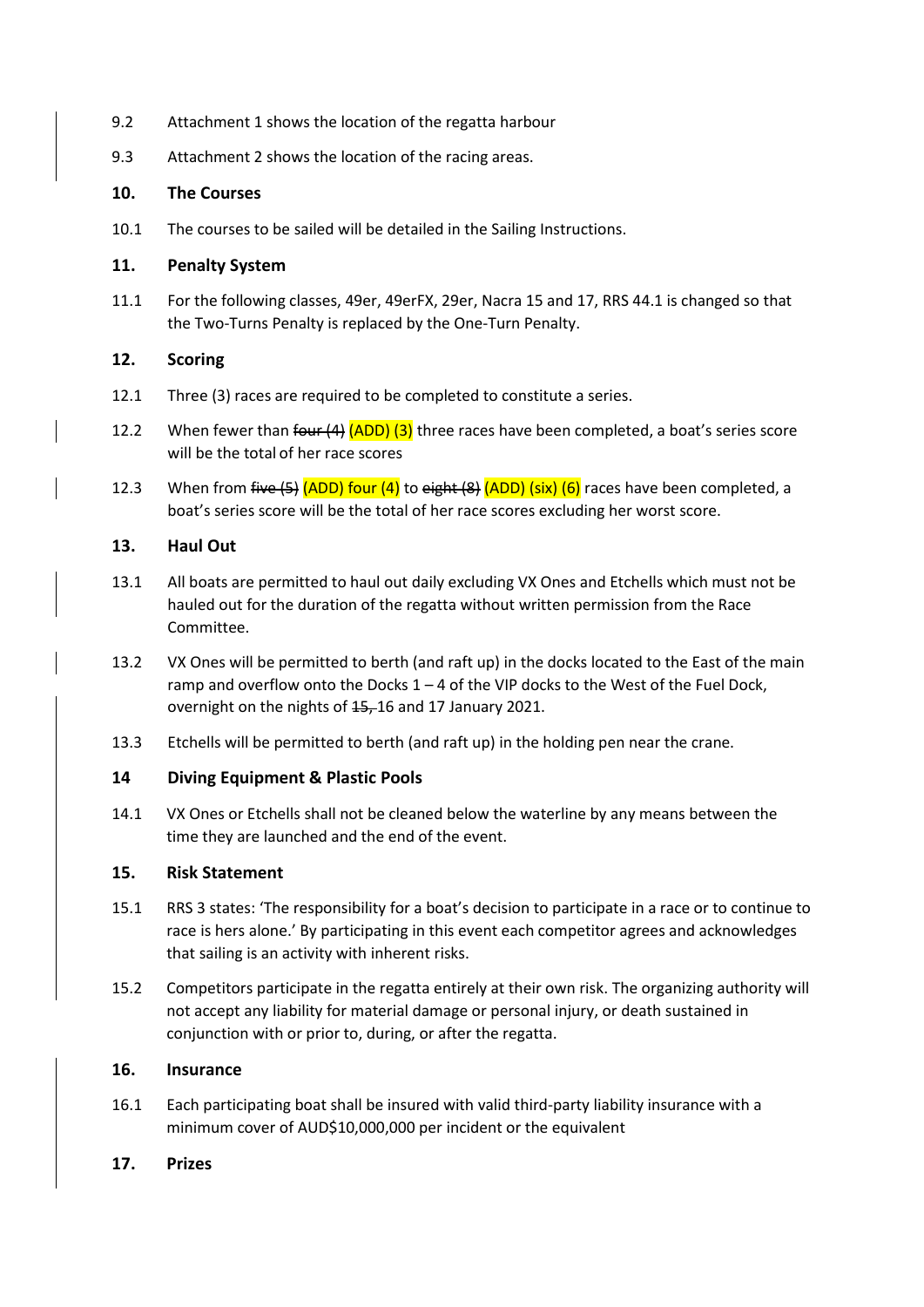- 17.1 Prizes will be awarded to  $1^{st}$ ,  $2^{nd}$  and  $3^{rd}$  in each division.
- 17.2 Additional prizes may be awarded at the discretion of the Organising Authority.

#### **18. Rights to Use Name and Likeness**

18.1 By participating in an event, a competitor automatically grants to the Organising Authority and the sponsors of the event, the right in perpetuity, to make, use and show, from time to time and at their discretion, any motion pictures, still pictures and live, taped or film television and other reproductions of him/her during the period of the competition for said event in which the competitor participated and in all material related to the said event without compensation.

#### **19. Further Information**

For further information please contact: **RQYS Sailing Office** 07 3396 8666 or [sailing@rqys.com.au](mailto:sailing@rqys.com.au)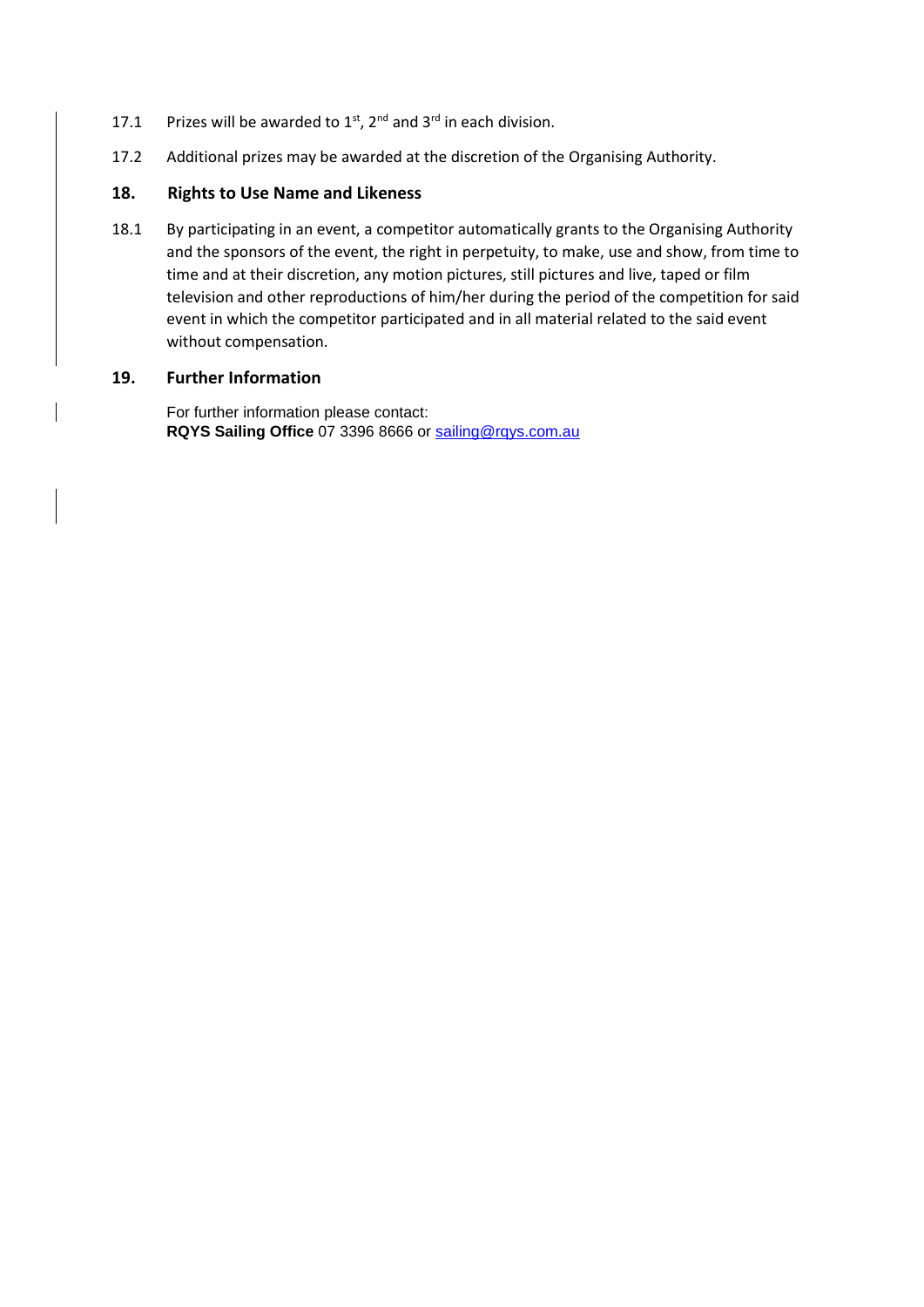## ATTACHMENT 1 **REGATTA HARBOUR**

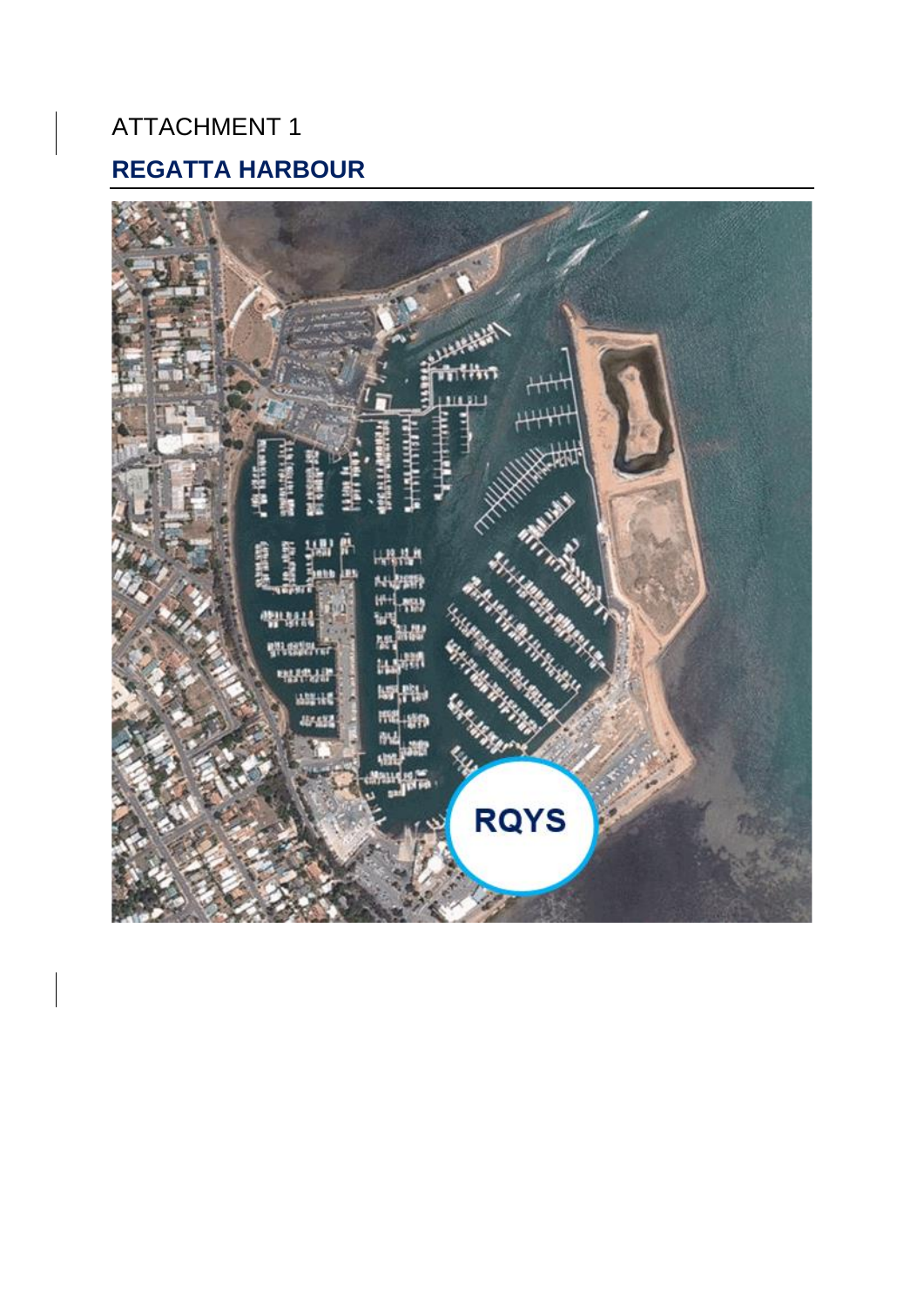## ATTACHMENT 2

### **APPROXIMATE RACING AREA**